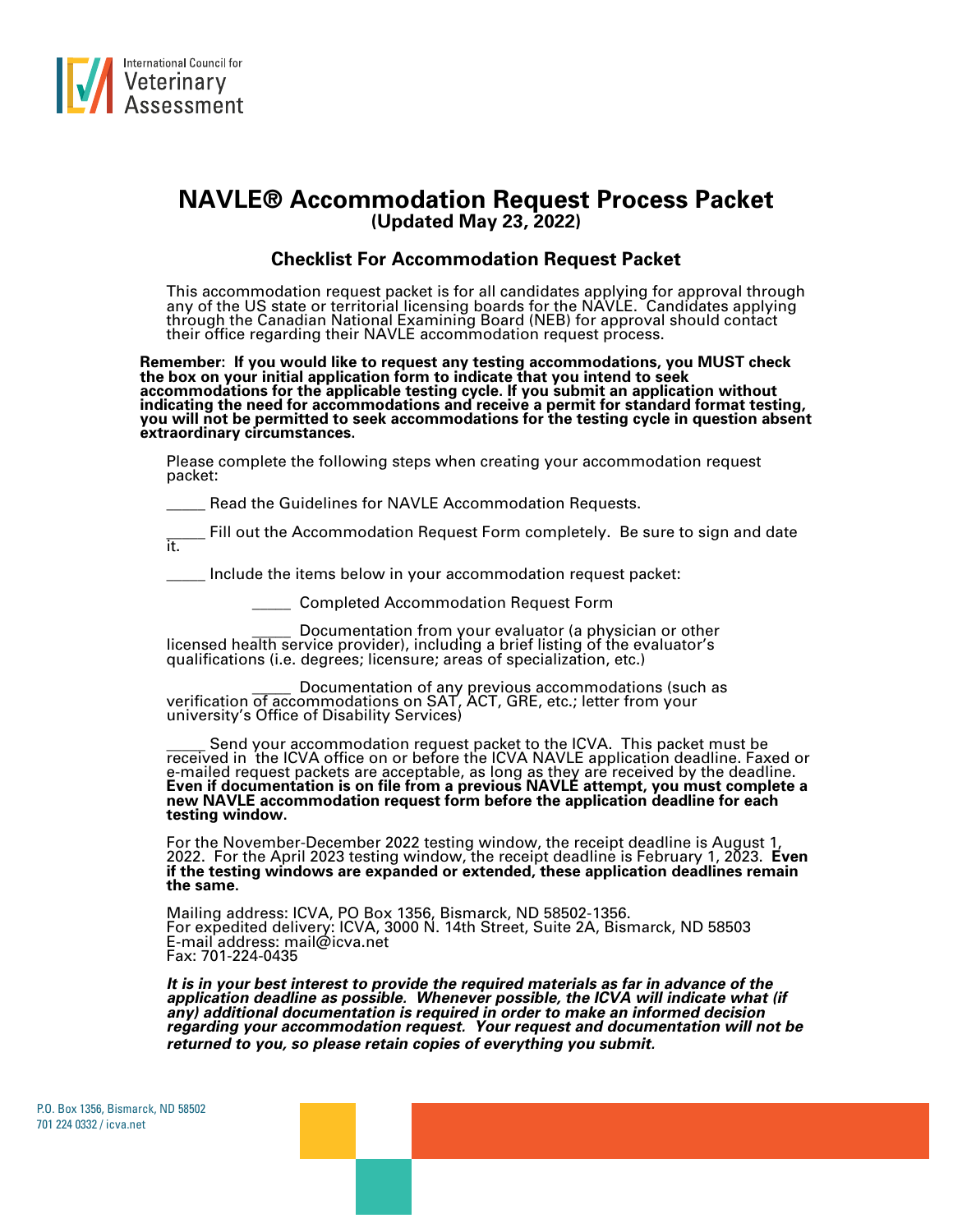

## **Guidelines for NAVLE Accommodation Requests**

ICVA complies with Title III of the Americans with Disabilities Act ("ADA") as well as applicable state laws governing testing accommodations. The following guidelines are designed to ensure equitable and fair treatment for candidates with an obvious or documented need for reasonable accommodations in taking the North American Veterinary Licensing Examination (NAVLE®). These guidelines will be interpreted and implemented in accordance with the ADA and other applicable law. To the extent these guidelines differ from applicable law, the latter will control.

Reasonable accommodations are made in keeping with the ADA and applicable state law for candidates whose disabilities will otherwise place them at an unfair disadvantage in the examination. Accommodations are considered only to the extent necessary to give candidates with disabilities a fair and equal opportunity to demonstrate their mastery of skills and attainment of knowledge in the examination.

The ADA defines a person with a disability as "any person who (a) has a physical or mental impairment which substantially limits one or more of such person's major life activities, (b) has a record of such impairment, or (c) is regarded as having such an impairment."

Individuals meeting the above definition may be eligible for reasonable accommodations on the NAVLE. A temporary physical or mental condition (e.g, broken arm) generally is not considered a disabling condition under the ADA.<sup>[1](#page-1-0)</sup> Nevertheless, candidates with a temporary condition that may hinder their equal access to the NAVLE may request a courtesy adjustment for the examination. For information on the courtesy adjustment request process, please contact the ICVA directly.

Unless a disability is readily apparent, candidates requesting accommodations must provide (at their own expense) written documentation evidencing their disability and their current need for the requested accommodation. Such documentation may include the following:

- <span id="page-1-1"></span>• **Documentation from a qualified professional:**Documentation from a professional qualified to diagnose the underlying condition related to the accommodation the candidate is seeking and who has diagnosed the candidate's disability (either initially or for a re-evaluation) as follows: 1) identifying the underlying disabling condition requiring accommodation, 2) stating that the qualified professional has evaluated the candidate and diagnosed such condition, and 3) stating that the specific accommodation requested is needed in light of the diagnosed condition. A brief listing of the professional's qualifications (including degree, licensure, and areas of specialization) should be included either in the evaluation or in a separate written document. The documentation must be current (within the past five years) and must provide explanations of how and why the recommended accommodations are justified and necessitated by the candidate's disability. Please note, documentation from a qualified professional must be legible (e.g. typewritten), signed, dated, and submitted on the health care provider's letterhead. Notes on a prescription pad are not acceptable.
- **Documentation of prior accommodations on similar high-stakes exams:**  Documentation that 1) provides proof that the candidate previously received testing accommodations similar to those currently requested on prior similar exams (e.g., the SAT or other high-stakes exams), and 2) certifies the candidate's current need for the requested testing accommodations due to a disability.

<span id="page-1-0"></span>*Certain states, including California, provide broader protections than the ADA. If you are [1](#page-1-1) not certain whether you may be entitled to reasonable accommodation under either the ADA or applicable state law, please submit an Accommodation Request Form, and the ICVA will review and process your request. You may also contact the ICVA directly at [mail@icva.net](mailto:mail@icva.net) with any inquiries.*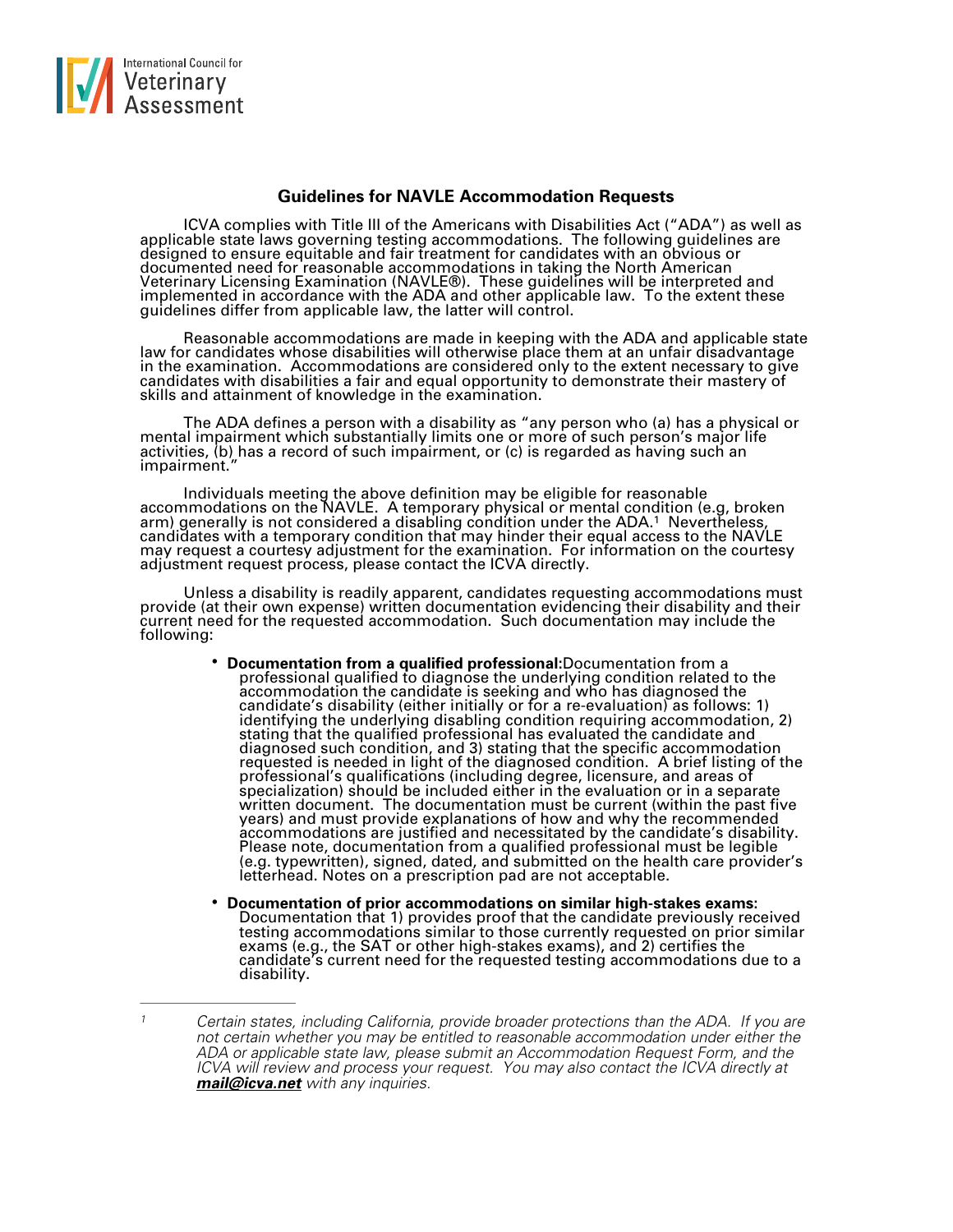- **Documentation of prior formal public-school accommodations**: Documentation that 1) shows the candidate's receipt of testing accommodations in his or her <u>most recent</u> IEP or Section 504 Plan, and 2) certifies the candidate's current need for the requested testing accommodations due to disability.
- **Documentation of prior formal private-school accommodations**: Documentation that 1) shows a consistent history of the candidate having received testing accommodations for similar tests in a private-school setting, and 2) certifies the candidate's current need for the requested testing accommodations due to disability.

While the foregoing list sets forth the documentation ICVA typically requires to support an accommodations request, certain other types of documentation may also be sufficient. Please contact [mail@icva.net](mailto:mail@icva.net) if you have any questions about alternate forms of documentation you would like ICVA to consider.

Reasonable accommodations are made to afford candidates with disabilities an opportunity, equal to that of nondisabled candidates, to demonstrate the required knowledge and skills tested by the NAVLE. Of primary concern in evaluating accommodation requests is the need to ensure that such requests do not either 1) provide candidates without a true documented accommodation need with an unfair advantage, or 2) seek accommodations that would fundamentally alter the measurement of the skills or knowledge the examination is intended to test. Please be advised that ICVA may provide alternative accommodations to those requested where doing so will result in an appropriate and reasonable accommodation. ICVA also may deny requested accommodations where they create an undue financial or administrative burden.

The accommodation request form and all documentation supporting the request must be received by the ICVA office by the appropriate deadline for that NAVLE testing window. It is the candidate's responsibility to make any request for accommodation and to ensure that the request form and all supporting documentation is received by the deadline. Requests received after the established deadline will not be evaluated for that testing window. All submitted documentation will be treated in accordance with privacy and confidentiality protections afforded under applicable law. If you have any questions, please contact the office at mail@icva.net.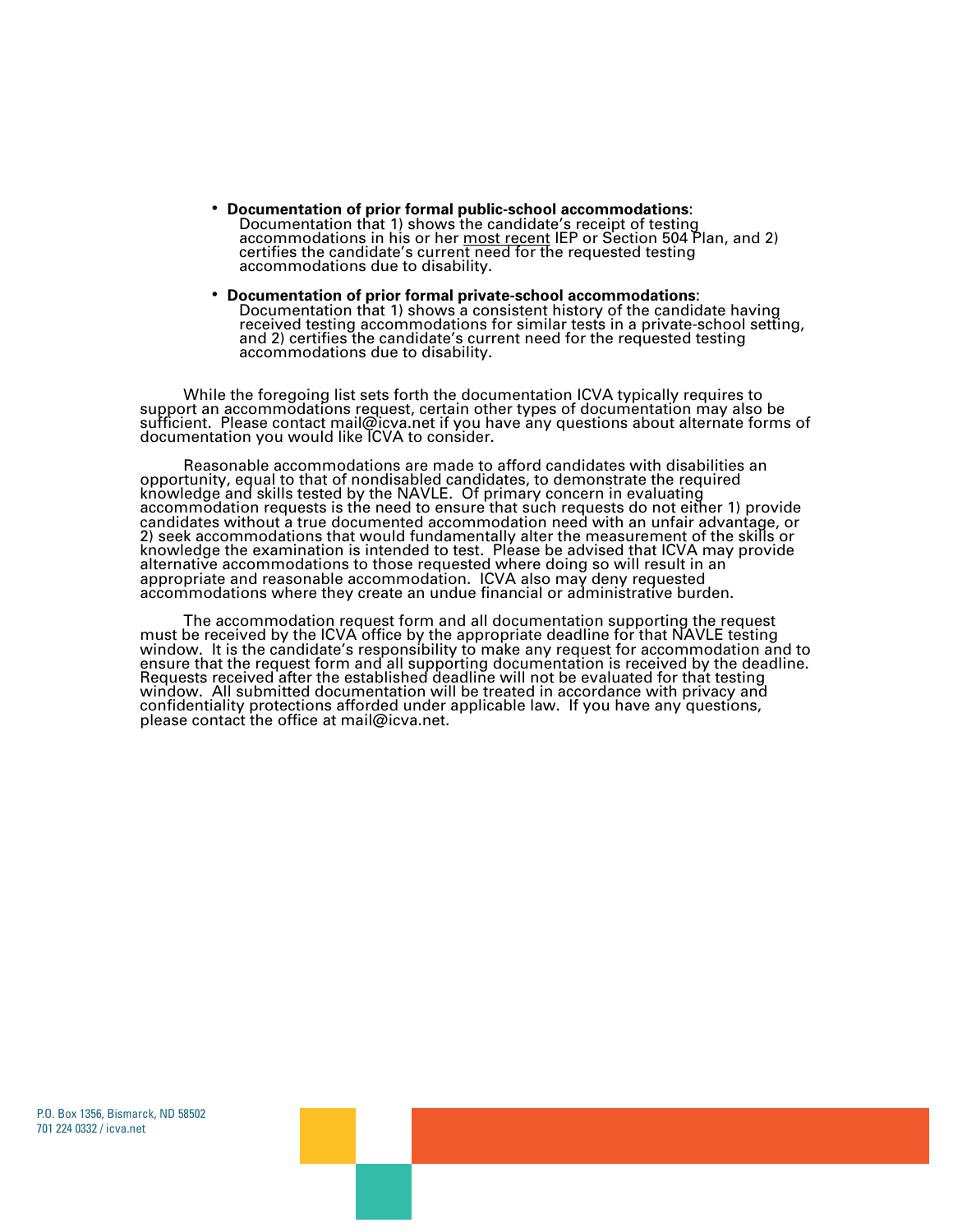

## **Accommodation Request Form**

These items are to be completed by the candidate, not the evaluator. Responses should be typed or clearly printed. If extra space is needed for responses, please use a separate sheet.

*Due to the length of the standard NAVLE (7.5 hours), accommodations of extended testing time and/or more frequent breaks require two testing days.*

| Have you taken the NAVLE before? If so, when? ___________________________________                                                                                                                                                          |  |
|--------------------------------------------------------------------------------------------------------------------------------------------------------------------------------------------------------------------------------------------|--|
| Please state the nature of your disability and when you were first diagnosed:                                                                                                                                                              |  |
| Please describe your previous history of receiving accommodations and the nature of those accommodations. If you have not received accommodations before now, please explain why you have not needed accommodations in the pas<br>College: |  |

\_\_\_\_\_\_\_\_\_\_\_\_\_\_\_\_\_\_\_\_\_\_\_\_\_\_\_\_\_\_\_\_\_\_\_\_\_\_\_\_\_\_\_\_\_\_\_\_\_\_\_\_\_\_\_\_\_\_\_\_\_\_\_\_\_\_\_\_\_\_\_\_\_\_\_\_\_\_

*Veterinary School:* \_\_\_\_\_\_\_\_\_\_\_\_\_\_\_\_\_\_\_\_\_\_\_\_\_\_\_\_\_\_\_\_\_\_\_\_\_\_\_\_\_\_\_\_\_\_\_\_\_\_\_\_\_\_\_\_\_\_\_\_\_\_\_\_\_\_\_\_\_\_\_\_\_\_\_\_\_\_

*Other Standardized Examination(s):* \_\_\_\_\_\_\_\_\_\_\_\_\_\_\_\_\_\_\_\_\_\_\_\_\_\_\_\_\_\_\_\_\_\_\_\_\_\_\_\_\_\_\_\_\_\_\_\_\_\_\_\_\_\_\_\_\_\_\_\_\_\_\_\_\_\_\_\_\_\_\_\_\_\_\_\_\_\_